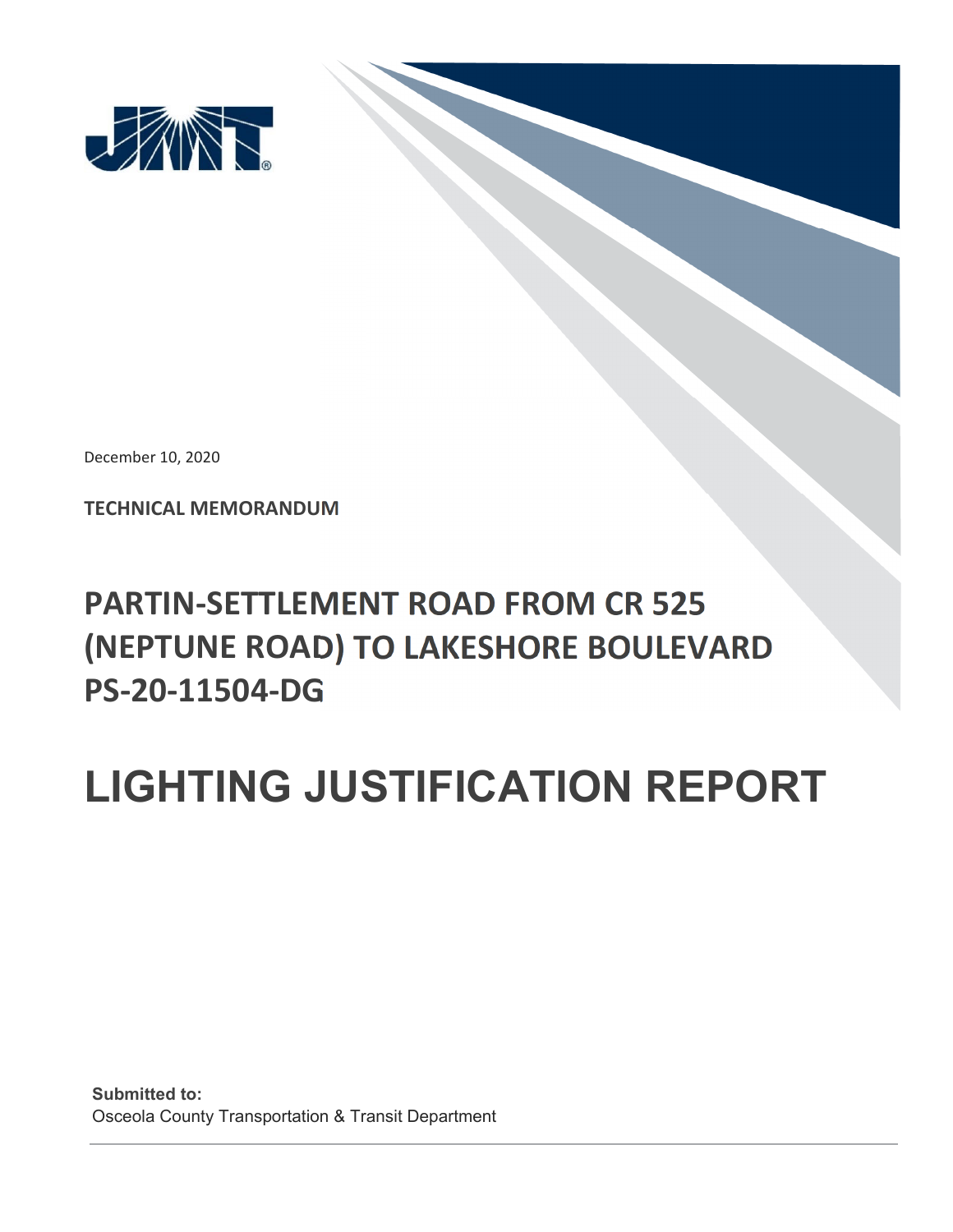

## **EXECUTIVE SUMMARY**

 $\overline{\phantom{a}}$ 

A Lighting Justification Report was completed along Partin‐Settlement Road from CR 525 (Neptune Road) to Lakeshore Boulevard. As part of this report, an evaluation was completed to determine the need for continuous lighting throughout the corridor including key intersections along the corridor. The lighting warrants used are based on the Florida Department of Transportation's (FDOT) Manual of Uniform Traffic Studies (MUTS), Chapter 14, Roadway Lighting Justification Procedure.

The lighting justification procedure used is divided into two steps. The first step is to verify that the current conditions warrant the need for new lighting based on the American Association of State Highway and Transportation Officials (AASHTO) and Transportation Association of Canada (TAC) warrants and supplemented with the Lighting Geometric and Operational Factors warrants.

The second step is to justify the need for new lighting based on a net present value. There is currently no roadway lighting along Partin‐Settlement Road. The intersection of CR 525 (Neptune Road) has some existing lighting approaching the intersection and on the signal mast arm poles, Cross Prairie Parkway/Shady Lane has existing lighting on the signal mast arm poles, the intersection of US 192 only has existing lighting for the northbound approach, Remington Boulevard has existing lighting on the signal mast arm poles and the intersection of E. Lakeshore Boulevard has a single light on the signal mast arm. Based on the Lighting Geometric and Operational Factors warrants, the Partin Settlement Road segment scored a 45.53 rating out of the 60 needed to warrant lighting. In addition, the net present value calculation for the installation of lighting was calculated to be ‐\$1,466,289 which is below \$0; therefore, lighting is not warranted.

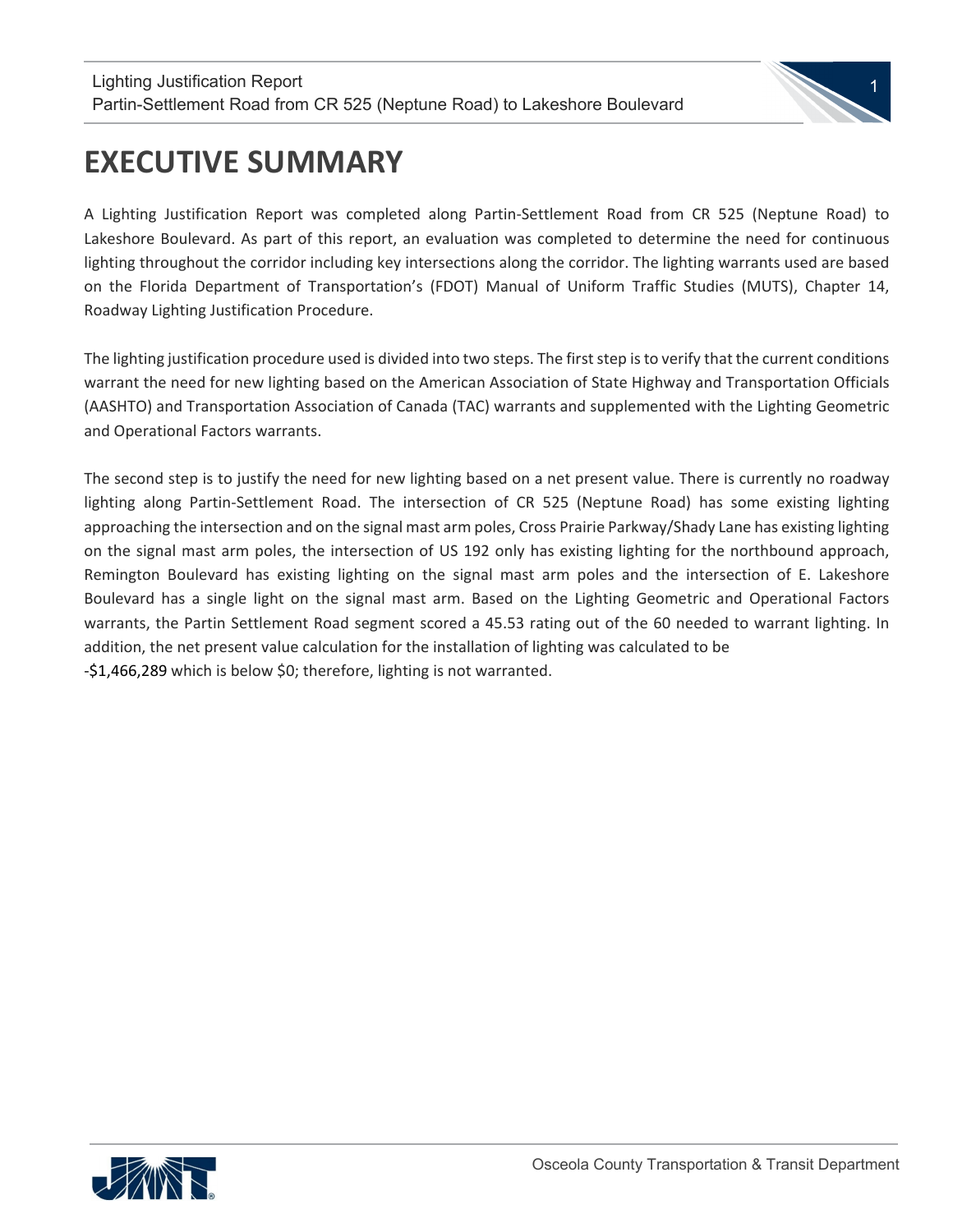

## **1.0 INTRODUCTION**

 $\overline{\phantom{a}}$ 

This *Technical Memorandum: Lighting Justification Report – Partin‐Settlement Road from CR 525 (Neptune Road) to Lakeshore Boulevard* was prepared for the Osceola County Transportation and Transit Department by Johnson, Mirmiran, and Thompson, Inc. (JMT) as part of the Partin‐Settlement Road project (PS‐20‐11504‐DG).

This Lighting Justification Report summarizes the existing lighting conditions and evaluates the need for continuous lighting throughout the project corridor. The lighting warrants are based on the Manual of Uniform Traffic Studies (MUTS), Chapter 14, Roadway Lighting Justification Procedure. All crash data was obtained from the Crash Data Management System (CDMS) and the University of Florida's Signal Four Analytics.

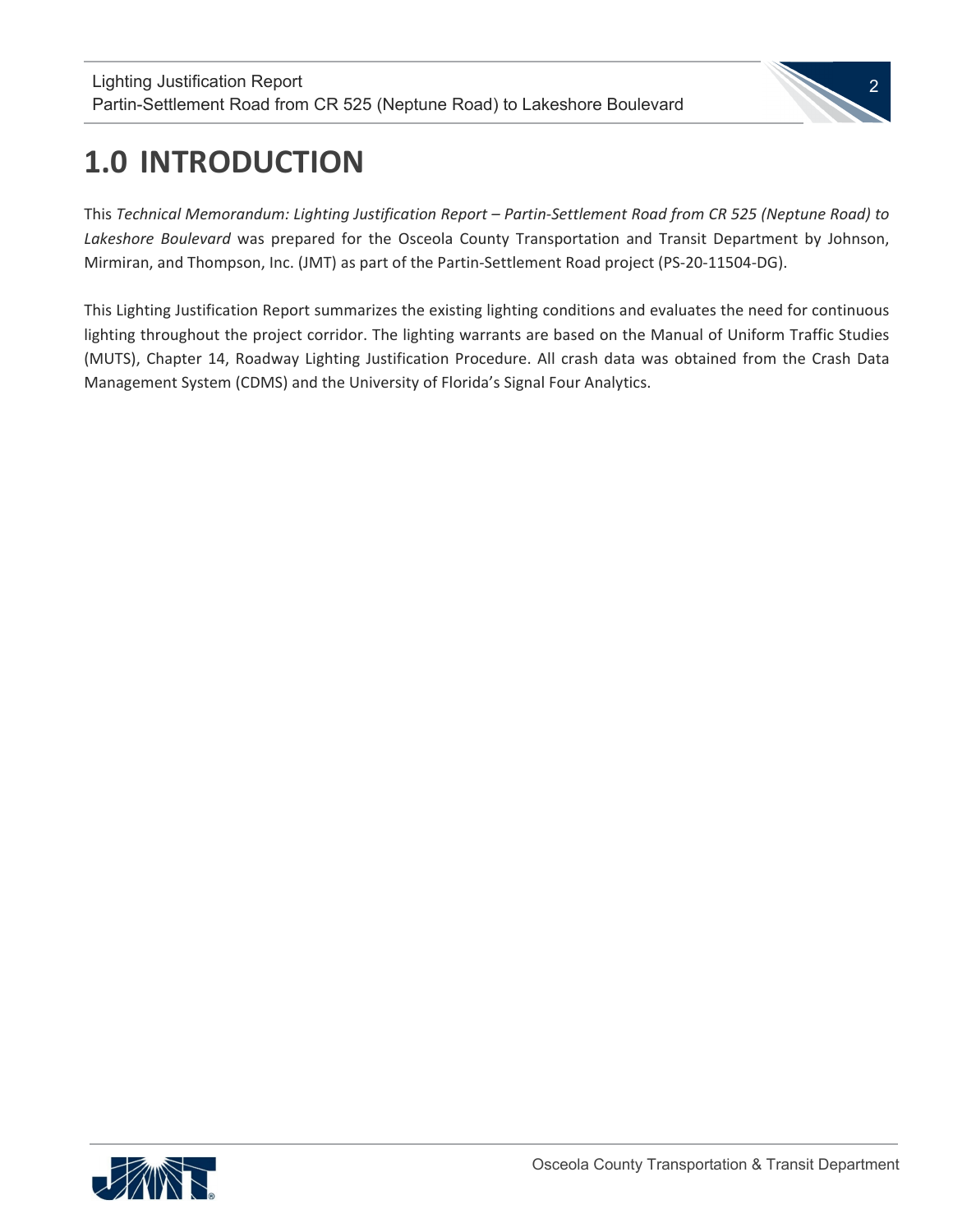

## **2.0 EXISTING CONDITIONS**

 $\overline{\phantom{a}}$ 

This section summarizes the roadway features and traffic characteristics. The results of these summaries provide an understanding of the existing characteristics and conditions of the study limits.

Partin‐Settlement Road is an existing two‐lane undivided roadway that is being widened/reconstructed. The project includes a four‐lane divided roadway with multi‐modal accommodations. The roadway segment is approximately 2.7 miles long with a posted speed of 40 to 45 mph. The roadway runs in an east-west direction and is in Kissimmee, Florida.

The 2018 Roadway Network Capacity Report prepared by Osceola County shows Partin‐Settlement Road is operating at LOS B and AADT of 8,512. The Osceola County online interactive Traffic Counts Maps shows Partin‐Settlement Road being classified as a Collector road operating at LOS B and year 2020 AADT of 8,970. However, recent traffic counts conducted show the AADT of 11,850 within the project limits.

The 2010 Urban Area Boundary and Federal Functional Classification Map prepared by FDOT for Osceola County dated August 14, 2014 shows Partin‐Settlement Road as being classified as Rural Major Collector. Lastly, Osceola County classifies Partin‐Settlement as Urban Major collector (UMJC).

There are five signalized intersection along the corridor at CR 525 (Neptune Road), Cross Prairie Parkway/Shady Lane, US 192, Remington Boulevard and E. Lakeshore Boulevard. Additionally, Partin‐Settlement Road intersects with various unsignalized business driveway entrances and residential developmentside streets. Sidewalk is present along the north side only, but the reconstruction will include sidewalk along both sides of the road. Existing overhead power lines exist along the south side or north side of the roadway. Single family and multi-family residences are located on both sides along Partin‐Settlement Road. Partin‐Settlement Road is not served by a bus route and no bus stops are present. See **Figure 1** for the study location map.



#### *Figure 1: Location of Study Area*

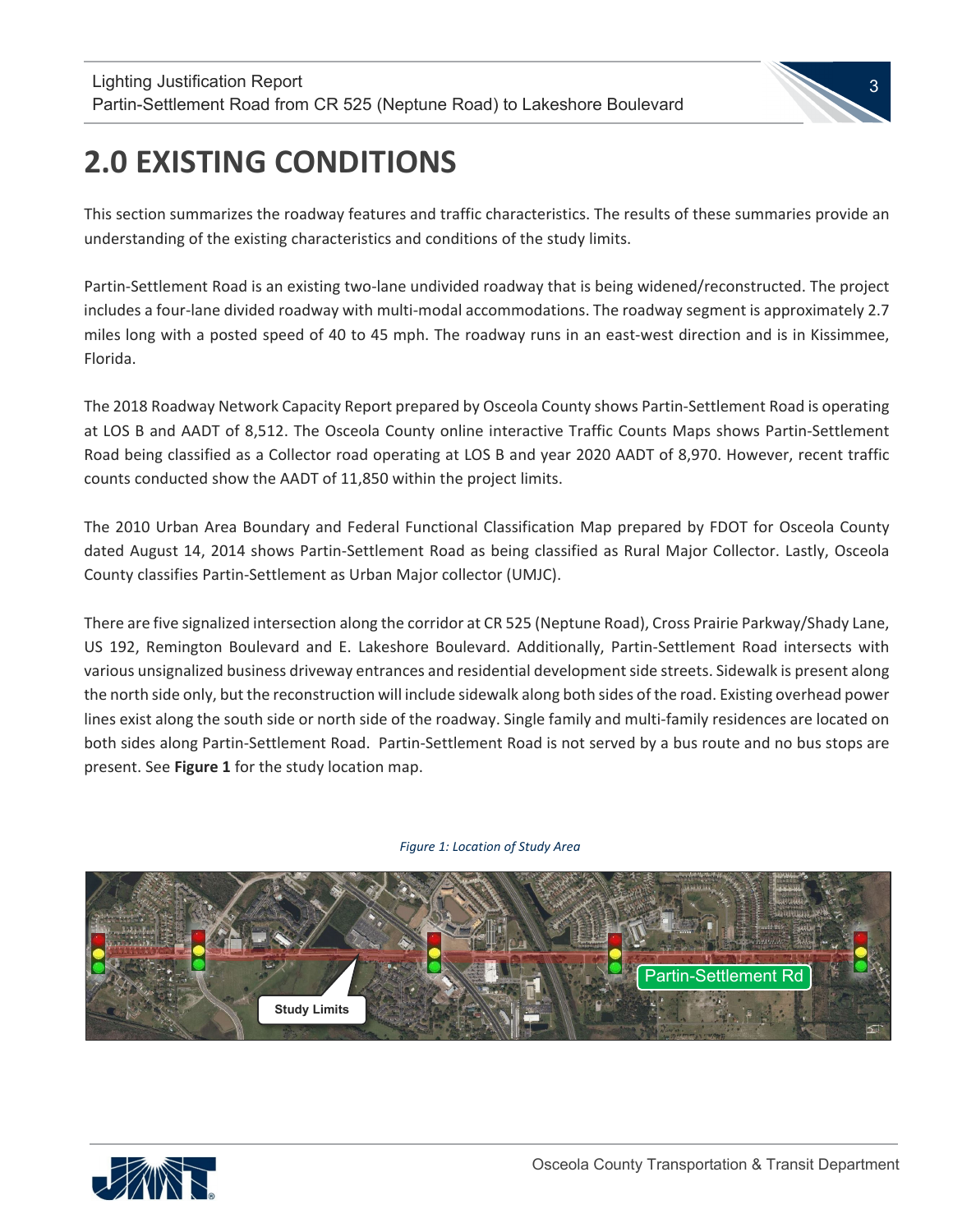

## **3.0 NIGHTTIME CRASH DATA ANALYSIS**

During the five‐year period from January 2015 to January 2020, there was a total of 185 crashes within the study area. Of those 185 crashes, there were 146 crashes (79%) that occurred during the daytime and 39 crashes (21%) occurred outside of daylight conditions (dusk, dawn, and night). The Florida statewide average for crashes occurring during dark lighting conditions is 31%, so this corridor is consistent with the statewide day/night distribution of crashes. **Figure 2** showsthe distribution of crashes along the segment during the variouslighting conditions and **Figure 3** shows the locations of the crashes along the segment. The crash summary sheets are included in **Appendix A** of this report.



*Figure 2: Crash Lighting Conditions*

*Figure 3: Crash Locations*



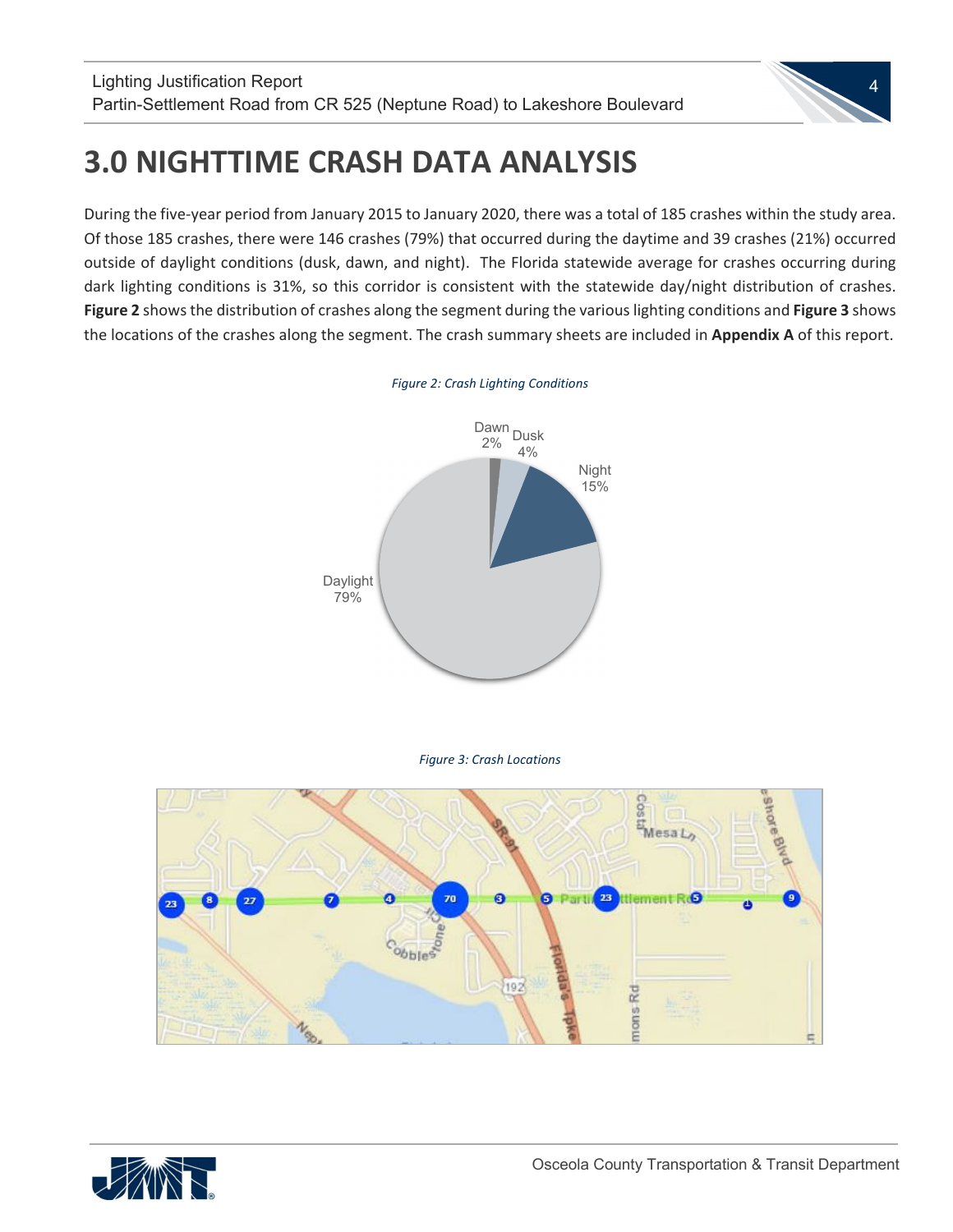#### Lighting Justification Report Partin-Settlement Road from CR 525 (Neptune Road) to Lakeshore Boulevard



Of the 39 nighttime crashes during the five-year study period, the most prevalent crash type was rear end (18 crashes, 21%). There were also 7 left turn crashes (18%), 2 angle crashes (5%), 2 run off road crashes (5%), 1 sideswipe crashes (3%), and 1 right turn crash (5%). There was 1 pedestrian (3%) and 1 bicycle (3%) crashes and no nighttime fatalities. There were 18 injury crashes (46%) at night and the remaining 21 (54%) were property damage only crashes. A majority of the nighttime crashes (37 crashes, 95%) occurred in dry conditions with 2 crashes (5%) occurred in wet conditions. **Table 1** below provides a summary of the nighttime crashes.

|                      |              |                            |                    | Table 1: Nighttime Crash Summary |                            |              |                          |                |                |
|----------------------|--------------|----------------------------|--------------------|----------------------------------|----------------------------|--------------|--------------------------|----------------|----------------|
| Main Route:          |              | <b>Partin Settlment Rd</b> |                    |                                  | <b>Intersecting Route:</b> |              | CR 525 to Lakeshore Blvd |                |                |
| <b>Study Period:</b> |              | 1/1/2015 TO 01/01/2020     |                    |                                  | County:                    |              | Osceoloa                 |                |                |
|                      |              |                            |                    |                                  |                            |              |                          |                |                |
| No.                  | Date         | Day                        | <b>Time</b>        | <b>Type</b>                      | Fatal                      | Injury       | Prop.<br>Damage          | Day/Night      | Wet/Dry        |
| 1                    | 1/29/2015    | Thur.                      | 6:41 AM            | Pedestrian                       |                            | x            |                          | <b>Night</b>   | Dry            |
| $\overline{2}$       | 2/16/2015    | Mon.                       | 6:10 PM            | <b>Rear End</b>                  |                            |              | x                        | <b>Night</b>   | Dry            |
| 3                    | 4/3/2015     | Fri.                       | 8:13 PM            | Left Turn                        |                            |              | x                        | <b>Night</b>   | Dry            |
| 4                    | 6/8/2015     | Mon.                       | 4:12 AM            | Other                            |                            |              | X                        | <b>Night</b>   | Dry            |
| 5                    | 10/9/2015    | Fri.                       | 7:44 PM            | <b>Rear End</b>                  |                            |              | x                        | <b>Night</b>   | Dry            |
| 6                    | 10/27/2015   | Tues.                      | 12:35 AM           | <b>Off Road</b>                  |                            | X            |                          | <b>Night</b>   | Dry            |
| 7                    | 12/10/2015   | Thur.                      | 1:06 AM            | Off Road                         |                            |              | X                        | <b>Night</b>   | Dry            |
| 8                    | 12/24/2015   | Thur.                      | 8:39 PM            | Left Turn                        |                            | x            |                          | <b>Night</b>   | Dry            |
| 9                    | 1/25/2016    | Mon.                       | 6:45 PM            | <b>Rear End</b>                  |                            |              | x                        | <b>Night</b>   | Dry            |
| 10                   | 5/3/2016     | Tues.                      | 7:28 PM            | <b>Rear End</b>                  |                            |              | X                        | <b>Night</b>   | Dry            |
| 11                   | 6/11/2016    | Sat.                       | 5:06 AM            | Left Turn                        |                            |              | x                        | Night          | Dry            |
| 12                   | 8/5/2016     | Fri.                       | 8:37 PM            | Left Turn                        |                            | x            |                          | <b>Night</b>   | Dry            |
| 13                   | 9/6/2016     | Tues.                      | 8:25 PM            | <b>Rear End</b>                  |                            |              | X                        | <b>Night</b>   | Dry            |
| 14                   | 10/14/2016   | Fri.                       | 7:42 AM            | <b>Rear End</b>                  |                            |              | x                        | Night          | Dry            |
| 15                   | 12/24/2016   | Sat.                       | 8:06 PM            | <b>Rear End</b>                  |                            |              | x                        | <b>Night</b>   | Dry            |
| 16                   | 5/27/2017    | Sat.                       | 11:02 PM           | Other                            |                            | X            |                          | <b>Night</b>   | Dry            |
| 17                   | 8/26/2017    | Sat.                       | 8:29 PM            | <b>Rear End</b>                  |                            |              | x                        | <b>Night</b>   | Wet            |
| 18                   | 9/27/2017    | Wed.                       | 8:30 PM            | Left Turn                        |                            | X            |                          | <b>Night</b>   | Dry            |
| 19                   | 12/13/2017   | Wed.                       | 6:15 PM            | Left Turn                        |                            | X            |                          | <b>Night</b>   | Dry            |
| 20                   | 2/23/2018    | Fri.                       | 10:40 PM           | Head On                          |                            | X            |                          | <b>Night</b>   | Dry            |
| 21                   | 4/2/2018     | Mon.                       | 6:44 AM            | Other                            |                            | x            |                          | <b>Night</b>   | Dry            |
| 22                   | 7/19/2018    | Thur.                      | 7:26 PM            | Unknown                          |                            |              | x                        | <b>Night</b>   | Dry            |
| 23                   | 10/3/2018    | Wed.                       | 7:50 AM            | <b>Rear End</b>                  |                            |              | x                        | Night          | Dry            |
| 24                   | 10/14/2018   | Sun.                       | 8:10 PM            | <b>Rear End</b>                  |                            | X            |                          | <b>Night</b>   | Dry            |
| 25                   | 11/6/2018    | Tues.                      | 5:38 PM            | <b>Rear End</b>                  |                            | X            |                          | <b>Night</b>   | Dry            |
| 26                   | 11/23/2018   | Fri.                       | 11:01 PM           | <b>Bicycle</b>                   |                            | X            |                          | <b>Night</b>   | Dry            |
| 27                   | 12/5/2018    | Wed.                       | 9:00 PM            | <b>Rear End</b>                  |                            | X            |                          | Night          | Dry            |
| 28                   | 1/23/2019    | Wed.                       | 6:15 PM            | Angle                            |                            |              | x                        | <b>Night</b>   | Dry            |
| 29                   | 2/5/2019     | Tues.                      | 5:09 PM            | <b>Rear End</b>                  |                            |              | X                        | <b>Night</b>   | Dry            |
| 30                   | 3/13/2019    | Wed.                       | 8:20 PM            | <b>Rear End</b>                  |                            | X            |                          | Night          | Dry            |
| 31                   | 4/27/2019    | Sat.                       | 8:35 PM            | <b>Rear End</b>                  |                            |              | x                        | <b>Night</b>   | Dry            |
| 32                   | 5/25/2019    | Sat.                       | 10:57 PM           | Head On                          |                            | X            |                          | Night          | Dry            |
| 33                   | 8/13/2019    | Tues.                      | 6:32 AM            | Angle                            |                            |              | x                        | <b>Night</b>   | Dry            |
| 34                   | 9/9/2019     | Mon.                       | 12:18 AM           | Sideswipe                        |                            | x            |                          | <b>Night</b>   | Dry            |
| 35                   | 9/30/2019    | Mon.                       | 8:09 PM            | <b>Rear End</b>                  |                            | X            |                          | Night          | Wet            |
| 36                   | 11/16/2019   | Sat.                       | 10:45 PM           | <b>Rear End</b>                  |                            |              | X                        | Night          | Dry            |
| 37                   | 11/16/2019   | Sat.                       | 7:50 PM            | <b>Rear End</b>                  |                            |              | x                        | <b>Night</b>   | Dry            |
| 38                   | 11/23/2019   | Sat.                       | 6:25 PM            | <b>Right Turn</b>                |                            |              | x                        | <b>Night</b>   | Dry            |
| 39                   | 12/10/2019   | Tues.                      | 8:45 PM            | Left Turn                        |                            | X            |                          | Night          | Dry            |
|                      |              |                            |                    |                                  |                            |              |                          |                |                |
| Total                |              |                            |                    |                                  |                            |              |                          |                |                |
| No.                  | Fatal        | Injury                     | Property<br>Damage | Rear End                         | Angle                      | Left Turn    | Rollover                 | Right Turn     | Side<br>Swipe  |
| 39                   | 0            | 18                         | 21                 | 18                               | $\overline{2}$             | 7            | 0                        | 1              | 1              |
| %                    | 0            | 46                         | 54                 | 46                               | 5                          | 18           | $\mathbf 0$              | 3              | 3              |
| Off                  |              |                            |                    |                                  |                            |              |                          |                |                |
| Road                 | Pedestrian   | <b>Bicycle</b>             | Animal             | Other                            | Day                        | <b>Night</b> | Dry                      | Wet            | Head On        |
| $\overline{2}$       | $\mathbf{1}$ | $\mathbf{1}$               | 0                  | $\overline{4}$                   | 0                          | 39           | 37                       | $\overline{2}$ | $\overline{2}$ |
| 5                    | 3            | 3                          | 0                  | 10                               | 0                          | 100          | 95                       | 5              | 5              |
|                      |              |                            |                    |                                  |                            |              |                          |                |                |

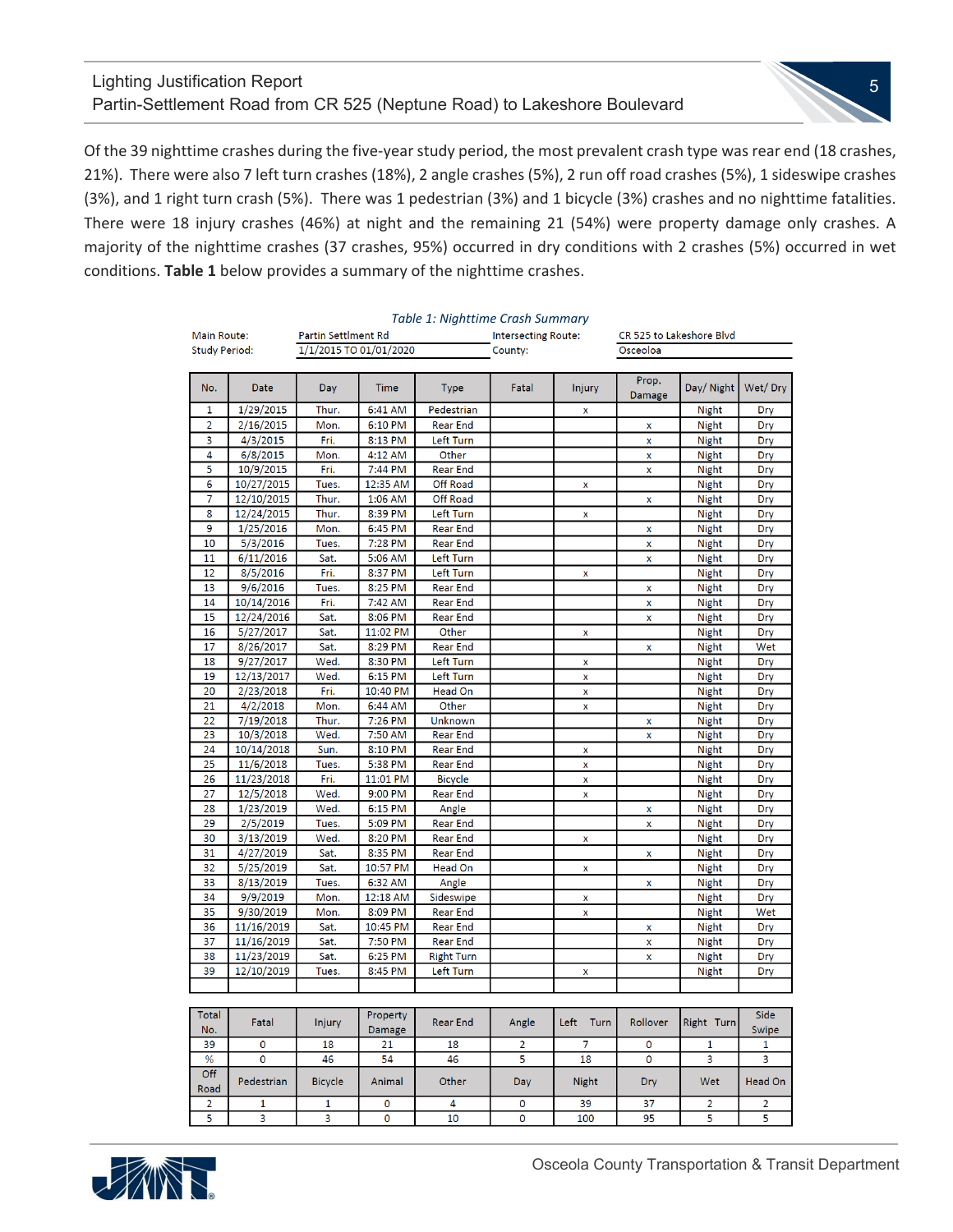# 6

## **4.0 LIGHTING WARRANT ANALYSIS**

 $\overline{\phantom{a}}$ 

### **4.1 FDOT'S HIGHWAY LIGHTING JUSTIFICATION PROCEDURE**

The FDOT has developed a specific roadway lighting justification procedure described in Chapter 14 of the MUTS Manual. This procedure allows lighting projects to be ranked according to their benefit to the public by means of a net present value analysis. FDOT currently follows the warrants for highway lighting established by the American Association of State Highway and Transportation Officials (AASHTO) and the Transportation Association of Canada (TAC). These warrants are based on AADT values, the ratio of night to day crash rates, local government participation in the cost, geometry of the project, and other factors. In conjunction with the AASHTO and TAC warrants, FDOT uses the Lighting Geometric and Operational Factors Form as a supplement for arterials. In addition, lighting is required at signalized intersections with marked crosswalks per the MUTS Manual. Therefore, the signalized intersections meet this requirement and lighting is required at the intersections.

### **4.1.1 AASHTO and TAC Warrants**

The FDOT currently followsthe warrantsfor roadway lighting established by the FHWA Lighting Handbook, which references the AASHTO and TAC warrants. These warrants are general conditions under which lighting may be considered but do not specifically describe sites where lighting is justified. The warrants set forth a description of operational, geometric, and developmental conditions that must be matched or exceeded in order to justify the installation of roadway lighting. However, meeting AASHTO and TAC warrants for highway lighting does not obligate an agency to provide it. The objective is to identify those roadways which should be considered in the process of allocating resources and funding.

### **4.1.2 Lighting Geometric and Operational Factors**

The *Lighting Geometric and Operational Factors Form* attempts to provide more factual, rather than subjective, warrants for roadway lighting. These tables provide a list of geometric, operational, environmental, and crash factors rated from 1 to 5 and adjusted by the differential value of a lighted versus an unlit condition. The sum of these rating scores should be greater than or equal to 60 points for the location to warrant new lighting.

The crash factor used takes into account the night to day crash rate. The following equations were used to calculate the actual nighttime crash rates (NRU) at the intersection and the roadway segment, which were then used to determine the ratio of night to day crash rates. The ADT data and the percentage of ADT at night (%ADTn) were obtained from existing traffic counts and historical data. The NRU for a roadway segment was calculated using the following formula, which takes into account the number of night crashes, the ADT, the length of the roadway segment, and the number of years of crash data that was used:

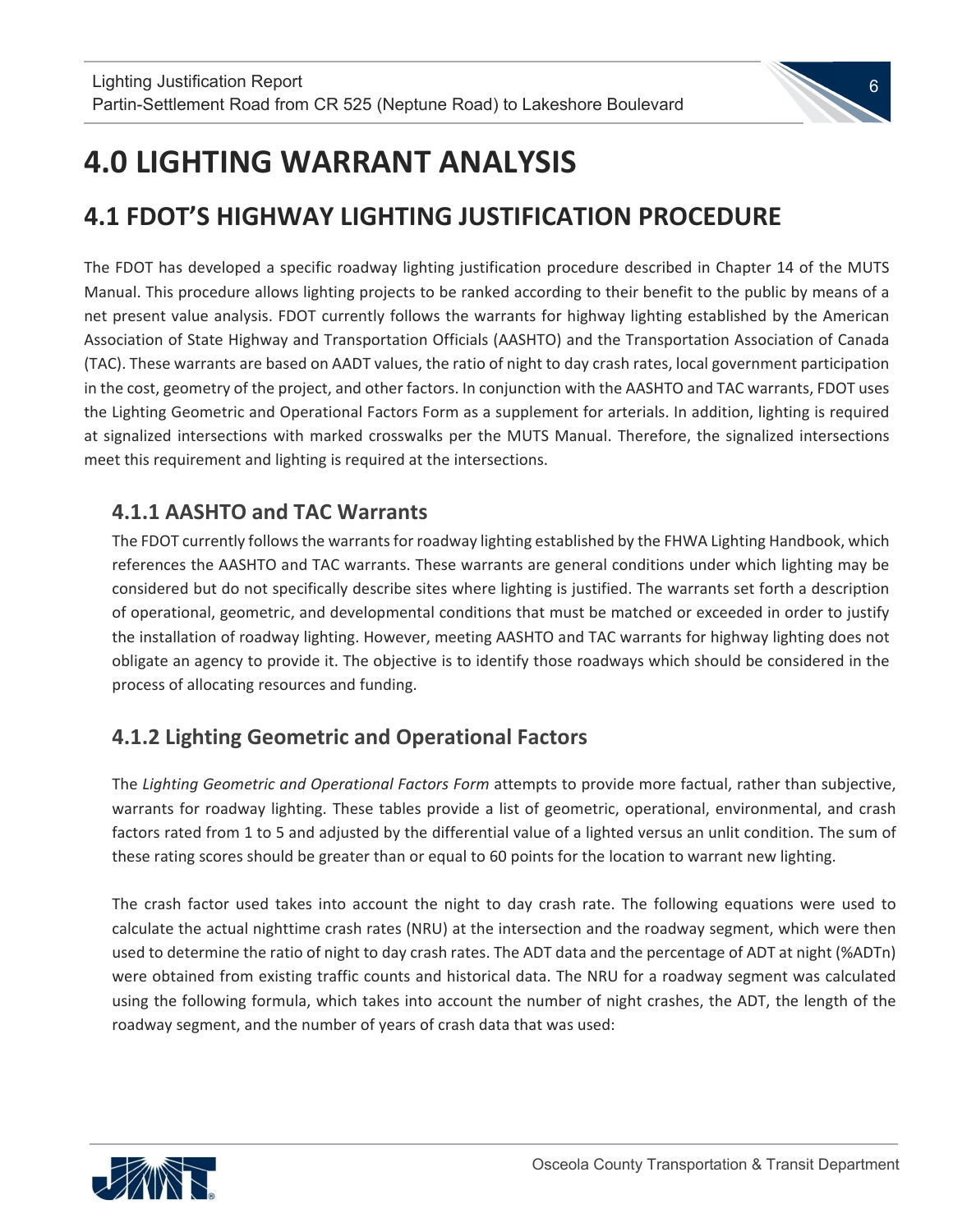

The NRU for a roadway segment was calculated using the following formula, which takes into account the number of night crashes, the ADT, and the number of years of crash data that was used:

$$
R_{\text{NU}} = \frac{NC \times 1,000,000}{ADT \times \%ADTn \times 365 \times NY \times SL} = \frac{39 \times 1,000,000}{11,850 \times 20\% \times 365 \times 5 \times 2.7} = 3.340
$$

Where:

 $\overline{\phantom{a}}$ 

 $R_{NU}$  = Nighttime crash rate NC = Number of night crashes during the study period ADT = Average Daily Traffic along Segment %ADTn = Percent of ADT at night (%/100) NY = Study period (Number of Years) SL = Segment length (Mile)

$$
\frac{R_{\text{NU}}}{R_{\text{DU}}} = \frac{3.340}{3.125} = 1.068
$$

Where:

R<sub>NU</sub> / R<sub>DU</sub> (no AADT) = Ratio of Night to Day Crash Ratio Unlighted (>2.0 warranted)

 $C_N$  = Number of night crashes during the study period

 $C_D$  = Number of daytime crashes during the study period

As a result of the *Lighting Geometric and Operational Factors Form* analysis, the Partin‐Settlement Road segment has a total of 45.53 warranting points, which is below 60.0 threshold and therefore does not meet the criteria to warrant lighting. The ratio of the night to day crash rates ( $R_{NU}$  /  $R_{DU}$ ) is below 2.0, therefore lighting is not warranted. The completed Geometric tables are provided in **Appendix B**.

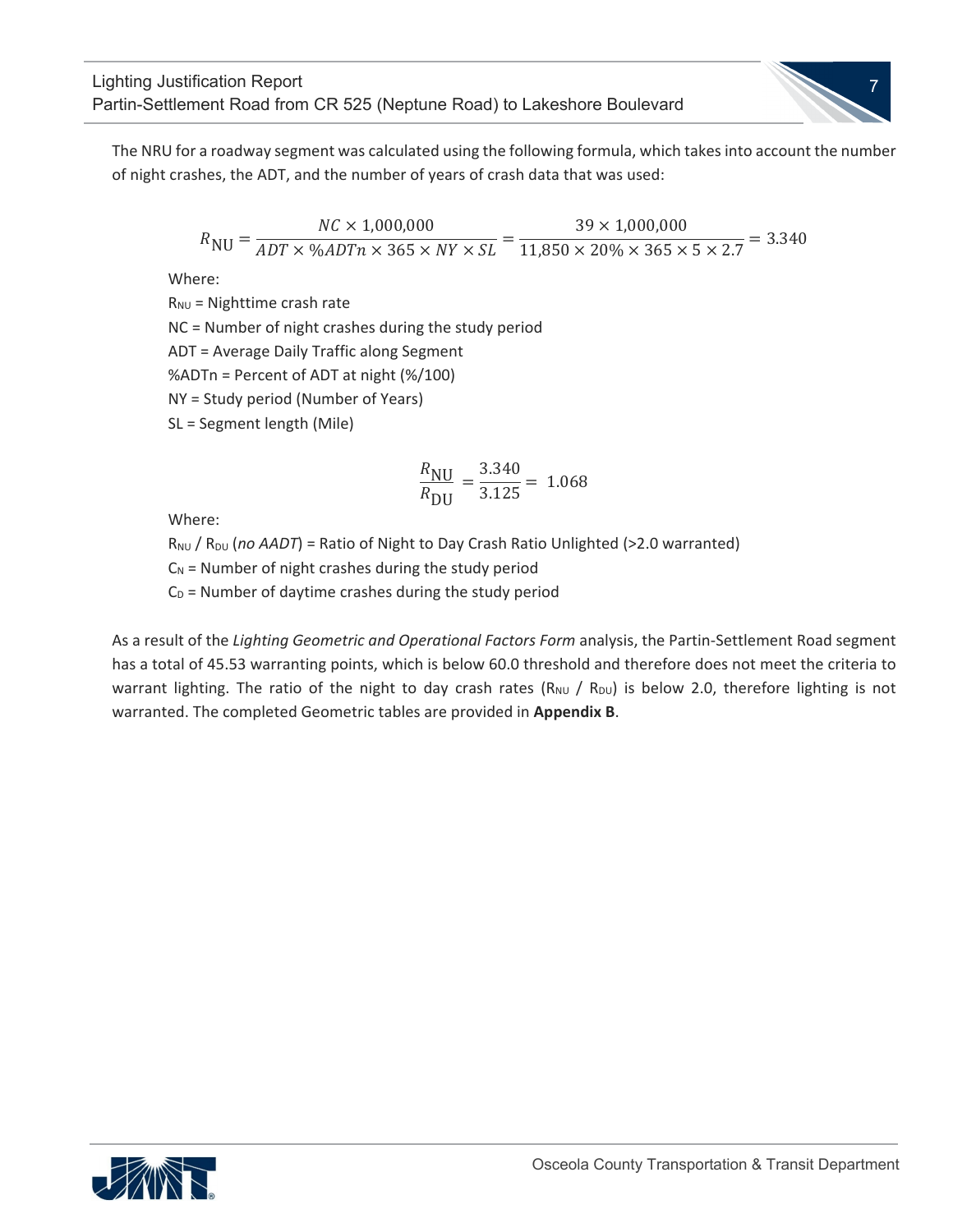

#### **4.1.3 Net Present Value Analysis**

 $\overline{\phantom{a}}$ 

In following the FDOT's Lighting Justification Procedure, a net present value analysis must be performed after a warranting condition to determine if new lighting is justified from a "benefit vs. cost" approach. Lighting is justified if the resulting net present value is greater than zero. Although segment lighting is not warranted in this case, the net present value analysis calculations are shown in **Appendix C**.

There is partial existing lighting at the evaluated intersections and along the study segment; therefore, all the scenarios were assumed to be new systems for the purpose of the net present value analysis. The net present values are calculated with the following formula for lighting installation.

 $NPV =$  (Present Worth of Cost UNLIGHTED – Present Worth of Cost LIGHTED) – (IC + PVMC + PVEC)

Where: IC = Installation cost PVMC = Present Value of annual Maintenance Cost PVEC = Present Value of annual Energy Cost

The average crash costs obtained from the *2019 FDOT Design Manual, Volume 1, Table 122.6.1* were used for the net present value analysis. Specifically, the average crash cost (CC) of \$124,618 for the road classification of "2‐3 Lane Undivided" was used.

To calculate the installation cost and the annual maintenance cost, it is necessary to estimate the number of poles required for the project length. Assuming a pole spacing of 200' and lighting on both sides of the road, an estimated number 144 poles was calculated. For the four intersections, it was assumed that sixteen additional poles are required, two for each northbound and southbound approach. It is also assumed that the lighting used will be conventional fixtures consisting of 40-ft. poles and 400-Watt equivalent using light emitting diode (LED) luminaries. The initial construction cost (IC) per pole was assumed at \$15,820 (including pole, luminaire, conduit, and conductors), based on averages of previous construction projects. The electrical cost (PVEC) used in the analysis is the average in Florida at \$0.08/KWH. The maintenance cost (PVMC) per luminaire was estimated at \$100 per year.

The crash modification factor (CMF) was determined to be 0.86 for the study segment of Partin‐Settlement Road. This value was obtained from the FDOT CRF Database.

The calculated net present value (NPV) is as follows and the detailed calculation is shown in **Appendix C**:

● Partin-Settlement Road: NPV = -\$1,466,289

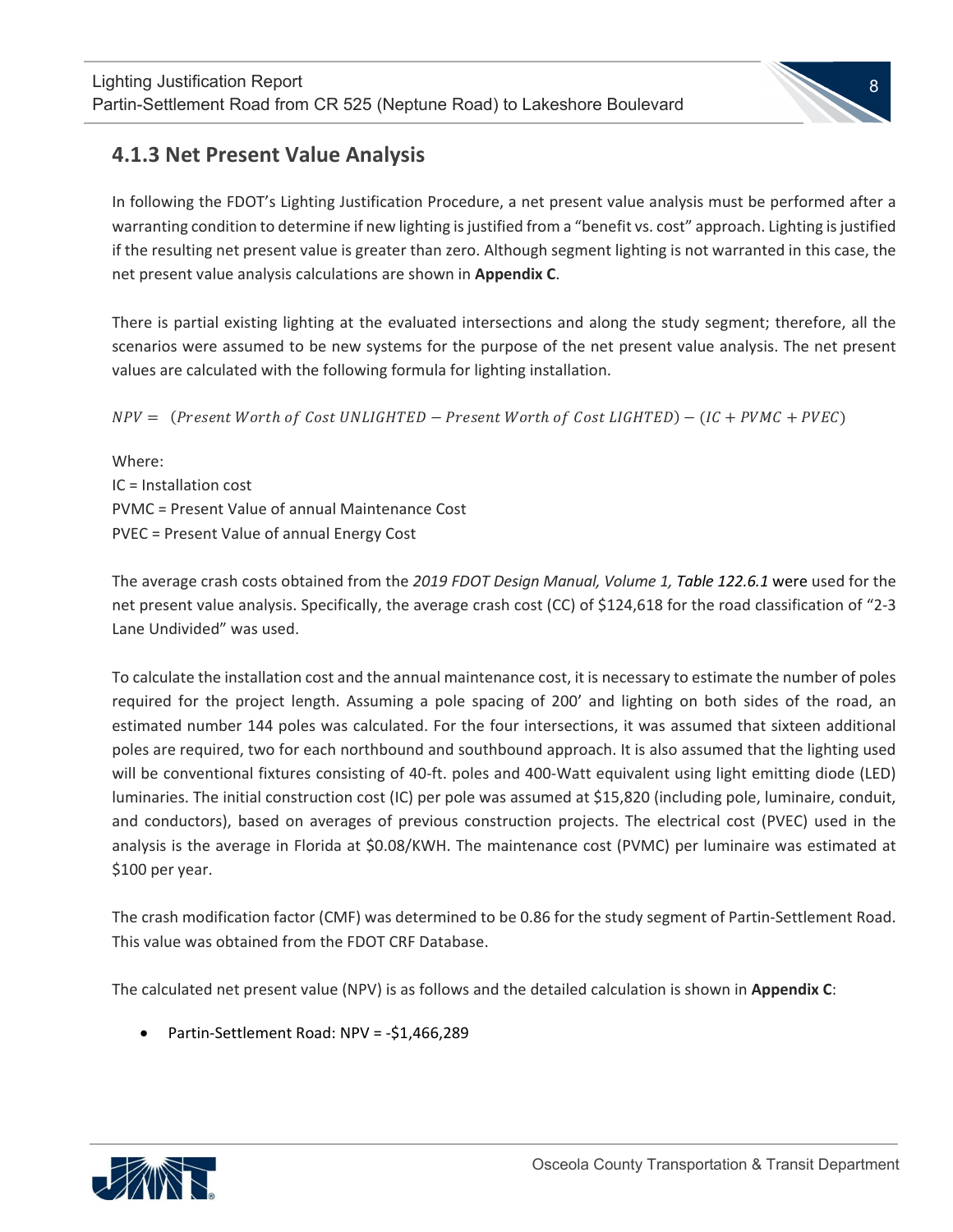

## **5.0 CONCLUSIONS**

 $\overline{\phantom{a}}$ 

This Lighting Justification Report was based on the guidelines set forth in the FDOT's Roadway Lighting Justification Procedure, as presented in Chapter 14 of the *MUTS Manual*. The lighting justification procedure is divided into two steps. The first step is to verify that the current conditions warrant the need for new lighting based on the AASHTO and TAC warrants and supplemented with the *Lighting Geometric and Operational Factors Form* warrants. The second step is to justify the need for new lighting based on a net present value analysis. The AASHTO warrants specify that lighting may be provided for locations or sections of streets and highways where the ratio of night to day crash rates is higher than the statewide average for similar locations, and a lighting justification analysis indicates that lighting would significantly reduce the nighttime crash rate.

The roadway segment along Partin‐Settlement Road is below the 60‐point threshold and thus does not meet the *Lighting Geometric and Operational Factors Form* warrants for the installation of roadway lighting. The segment analyzed along Partin‐Settlement Road has a night to day crash rate ratio of 1.068, which is below the threshold of 2.0. The net present value analysis shows that lighting is not justified for Partin-Settlement Road, since the net present value of

\$‐1,466,289, which is less than the threshold of \$0. Lastly, there are four signalized intersections with pedestrian features, so intersection lighting is required per the MUTS. Therefore, lighting is not recommended for Partin-Settlement Road from CR 525 (Neptune Road) to Lakeshore Boulevard but is recommended at each signalized intersection in order to enhance safety.

| <b>Conclusion Summary</b>        |                 |  |  |  |  |  |  |
|----------------------------------|-----------------|--|--|--|--|--|--|
| Category                         | Roadway Segment |  |  |  |  |  |  |
| Night to Day crash ratios        |                 |  |  |  |  |  |  |
| Overall crash rates              | N               |  |  |  |  |  |  |
| FDOT Lighting & Geometrics Form  |                 |  |  |  |  |  |  |
| Net present value analysis       | N               |  |  |  |  |  |  |
| MUTS Requirement crosswalk light |                 |  |  |  |  |  |  |
| Lighting Recommended             | N*              |  |  |  |  |  |  |

#### *Table 2: Conclusion Summary*

*\*but is recommended at each signalized intersection* 

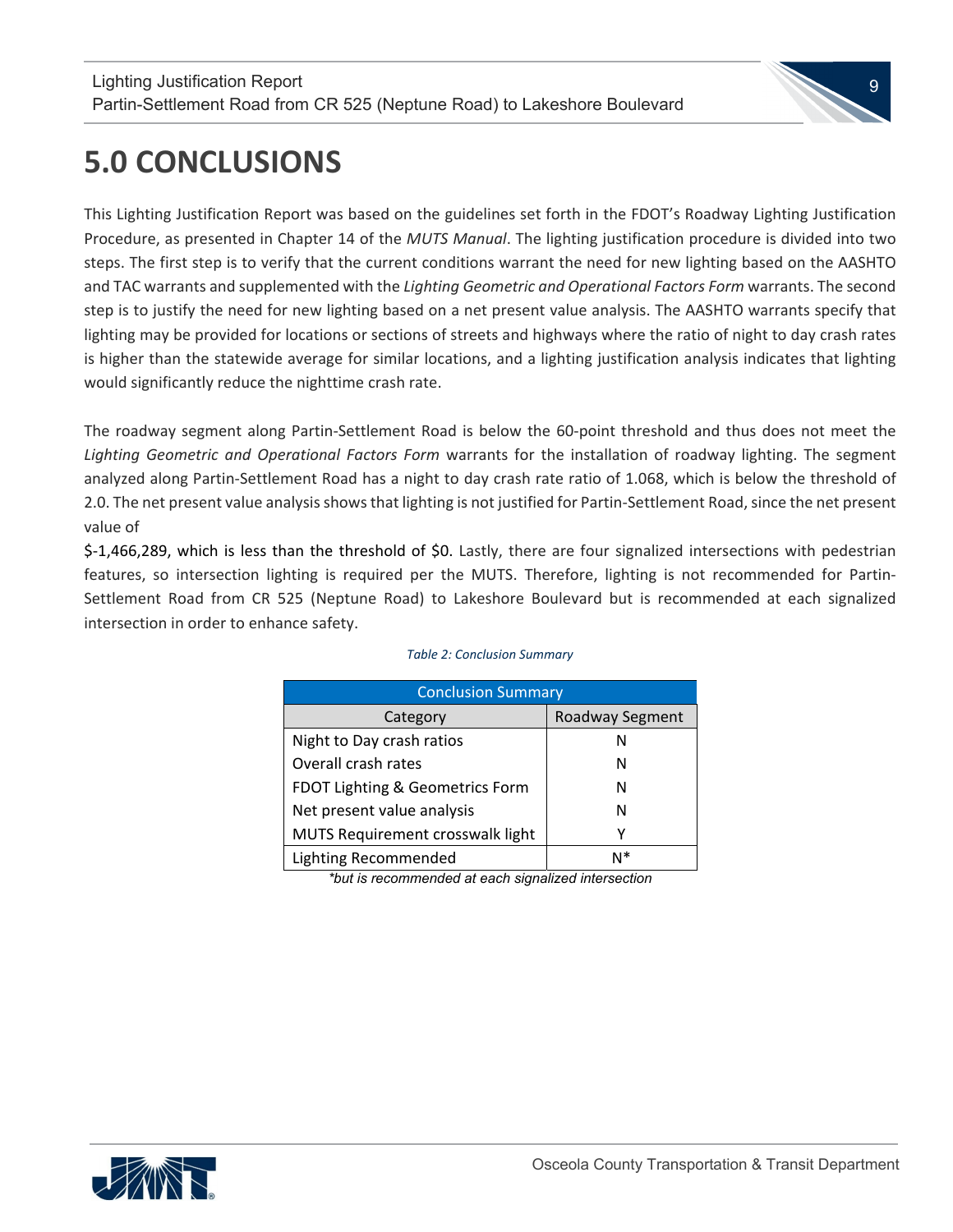

# **APPENDIX A**

Crash Data Summary

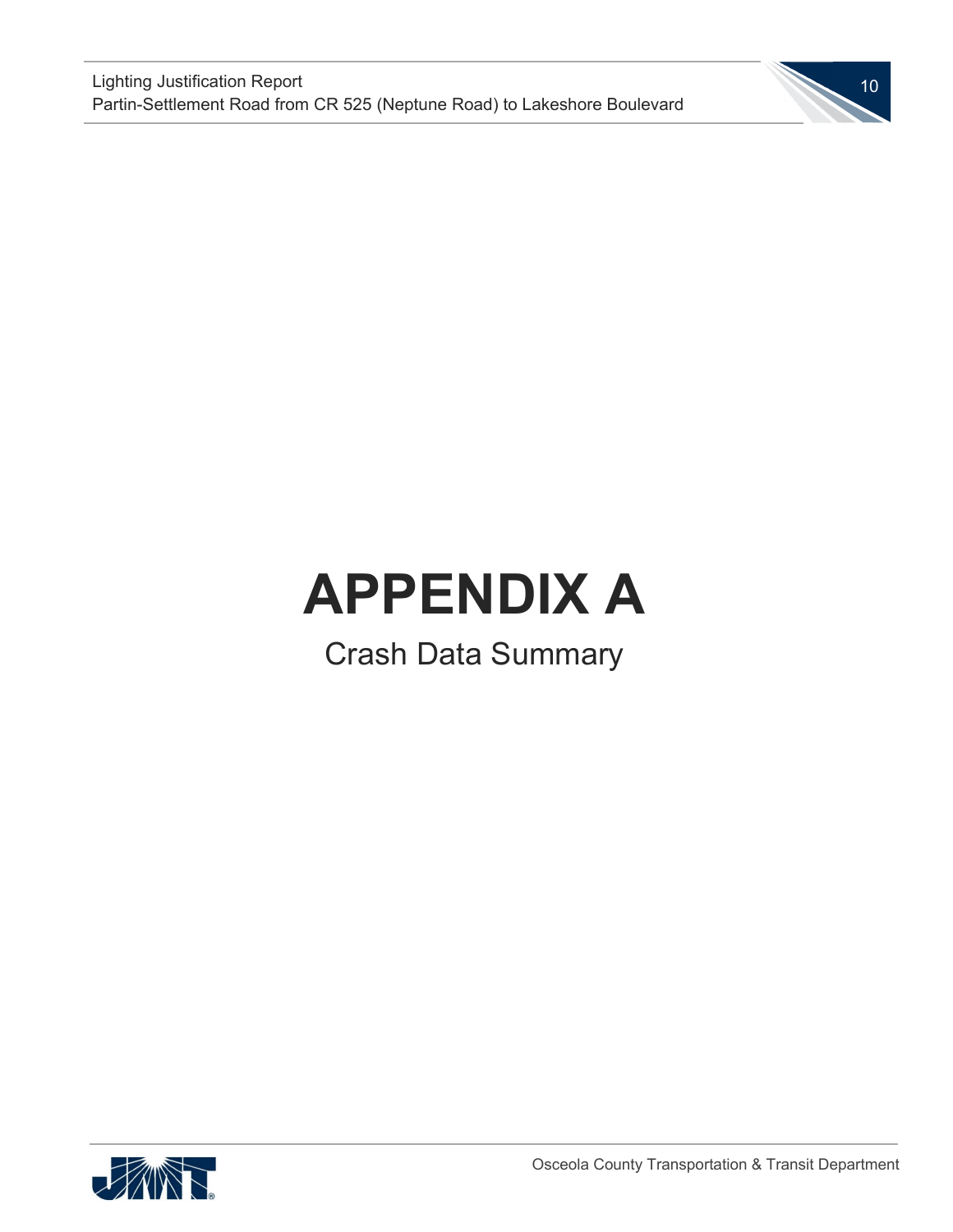

# **APPENDIX B**

## Lighting Geometric and Operational Factors Form